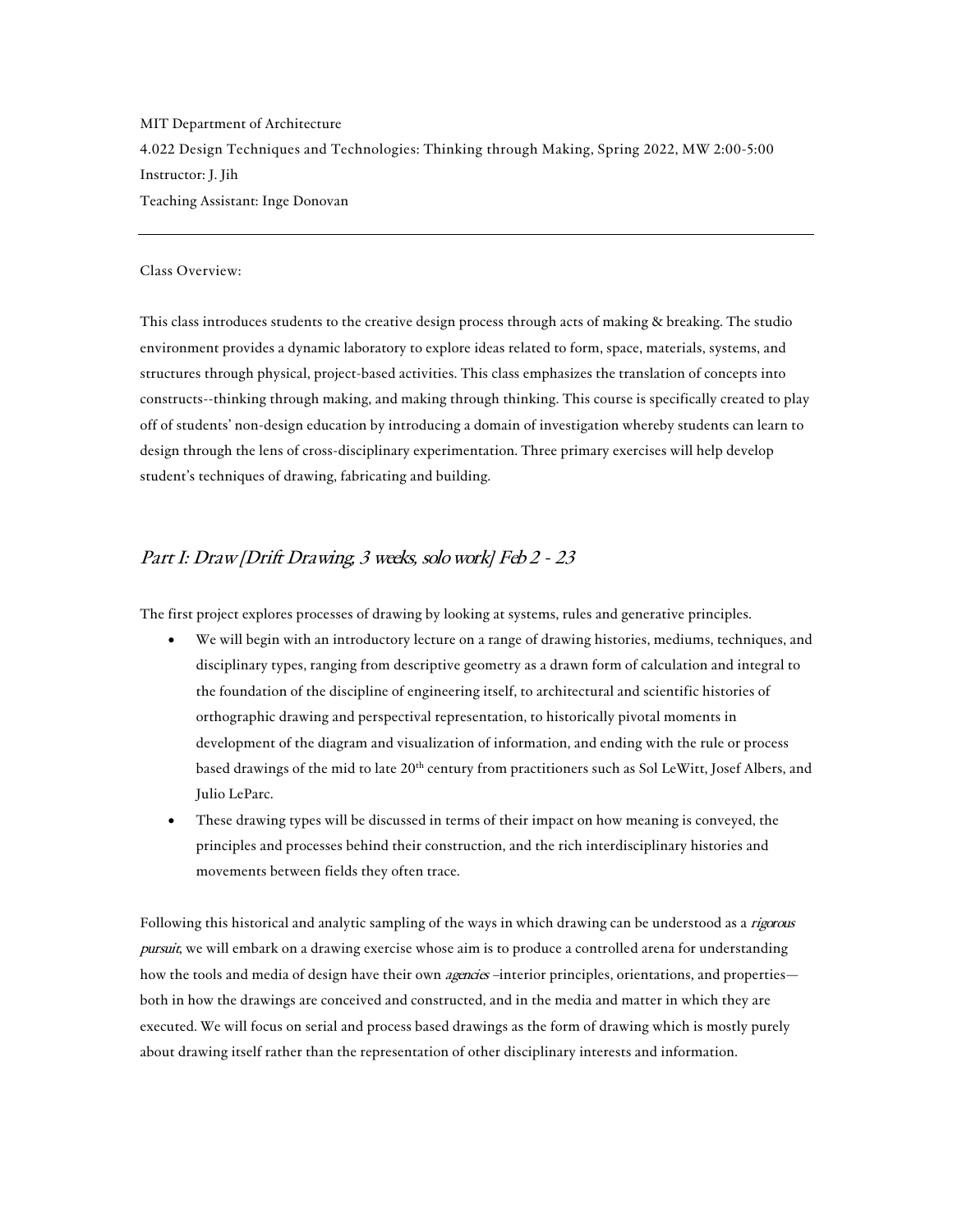## MIT Department of Architecture

4.022 Design Techniques and Technologies: Thinking through Making, Spring 2022, MW 2:00-5:00 Instructor: J. Jih

Teaching Assistant: Inge Donovan

- Through desk crits and an initial research assignment, students will select a point of entry a drawing type, effect, process, or interest, and develop that set of interests through a drawing series.
- Projects will be generated in Rhino and Grasshopper, and executed on pen plotters in a variety of media. Drawings must feature an iterative process producing repetition, seriality, offset, displacement and/or slip and consider how lines interact within the script as well as how they are executed by the pen plotter.
- Variables within the script may determine how lines trim, offset, occlude, reinforce, repeat, obfuscate, hatch, or multiply.
- Variables within the execution of the drawings by pen plotter may include speed, draw order, blunting over time, or force.
- Effects explored by the drawings may include moire, impasto, cross hatching, bleeding, etching, embossing, or layering. How are you acting to divide the sheet of drawing paper? How are various lines, marks, imprints and/or incisions interacting with one another? How do various parts affect a larger whole? How do successive lines interact with each other? This drawing, as any other in architectural design, is a tool of exploration.

## FINAL REVIEW: Feb 23

# Part II: Make [Physics Fabricator, 6 weeks, solo or pairs] Feb 23 – April 11

This project explores processes of making, breaking or recursive production through a physical, three dimensional system. The notion of systems, rules and generative principles as formative design processes explored in the first exercise is expanded from drawing to object.

• We will begin with an introductory lecture on fabrication processes, looking at precedents from four categories of Art, Products, Architecture, and Science, ranging from the artwork of Olafur Eliasson, the architectural work of Thomas Heatherwick, the photography and videos of Linden Gledhill, the machines and artifacts of Roxy Paine, to familiar fabrication processes and resulting forms of cotton candy.

Students will begin with research into material processes and identify a process, technique, or precedent of interest to build from. These may include extrusion, weaving, coiling, stacking, braiding, felting, jamming, slip casting, lathing, spin forming, roto-molding, or others. From this starting point, students will devise process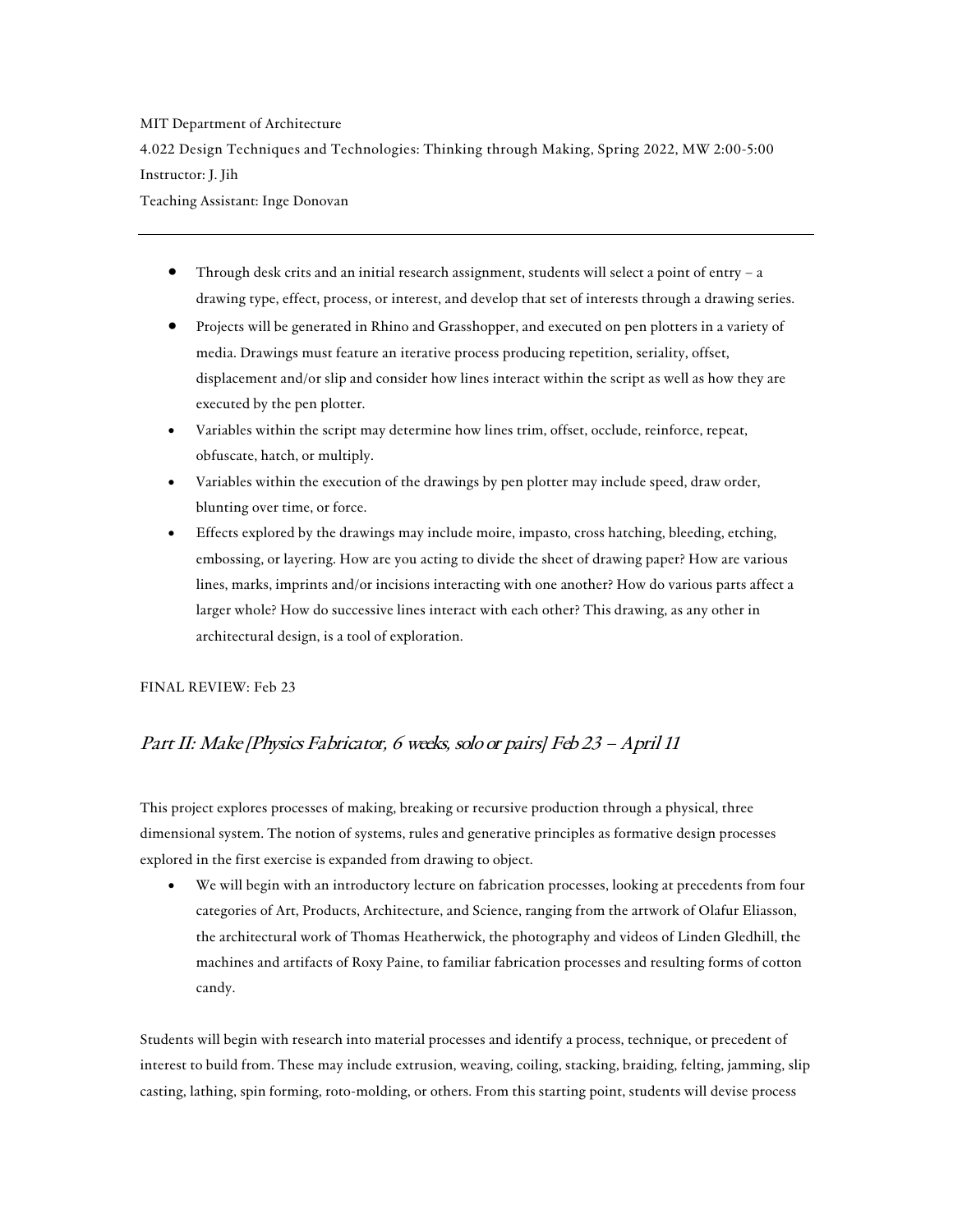MIT Department of Architecture 4.022 Design Techniques and Technologies: Thinking through Making, Spring 2022, MW 2:00-5:00 Instructor: J. Jih Teaching Assistant: Inge Donovan

or construct that uses relatively simple analogue processes or movements to translate deceptively simple relationships into complex form. The aim is not to simply produce 2.5D laminations of two dimensional processes, but to produce a system that is fully three dimensional in both input and output.

Investigations may focus on particular material properties and behaviors, emergent principles or patterns such as decay or resonance, or geometric transformations. The objects should not be standardized or standalone, but a series that can reveal variable outputs, forms, and conditions in response to calibrated inputs. Generative processes are able to change and develop through time, expressing a myriad of possible results and forms.

# Part III: Build [Habitat, 5 weeks, group work] April 11 – May 16

The final project asks you to synthesize the conceptual, design and fabrication skills developed in the first two projects and apply them at a new, larger scale. Students will build for, extrapolate/abstract from, or imitate a habitat or structure for a specific animal.

- Students will identify an animal and habitat type of interest. These habitats are often protoarchitectural, and can range from woven nests to bird bowers, termite cathedral mounds, beaver lodges, spider webs, cat play structures, cocoons, communal silk nests, beehives, or more.
- Behaviors and properties these habitats may enable or exhibit may include patterns of branching spaces, spatial intersection types, surface enclosure types, thermal or ventilation properties and more.
- Techniques of construction that may be abstracted and developed from these animal precedents may include weaving, stacking, deposition, coiling, and more.

The final project may be intended to function as a habitat for the animal, or it may be a model or sculpture deriving its construction from or illustrating the principles of that habitat. In either case, the invisible metrics and patterns of occupation – generally prescribed by the implicit size of the animal's body and its movements – will be key to each project. As an example, the beehive is driven by dimensional units of "bee space" which are generally 3/8" – correlating to the dimension of a bee's body.

- Students should consider questions such as: How do parts assemble within your habitat? What is the part-to-whole relationship? What is the basic dimensional unit undergirding each habitat? What is its final form and how does it reach it? How does your system create, define, or occupy space? How does it meet the ground? How does it engage the body? Does it partition, reorient, encircle, or occlude?
- Students will begin by building maquettes, models, and small-scale prototypes before constructing a final, full-scale structure.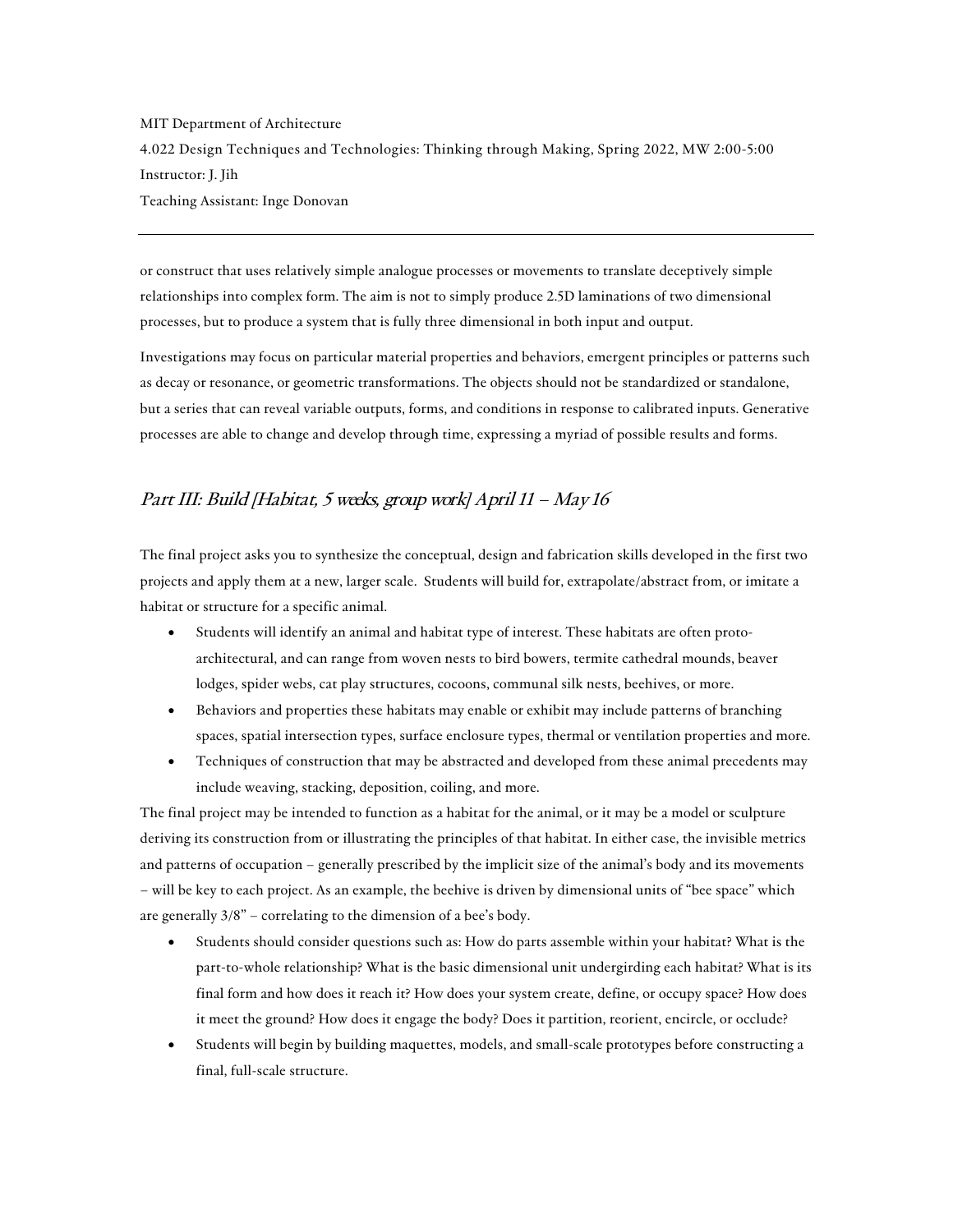# MIT Department of Architecture 4.022 Design Techniques and Technologies: Thinking through Making, Spring 2022, MW 2:00-5:00 Instructor: J. Jih Teaching Assistant: Inge Donovan

## 4.022 Schedule (tentative and subject to change with covid or other events)

## PART I – DRAW | Drift (3 Weeks)

#### Week 1

|        | 1/31 | Introduction to the course                                                            |  |  |
|--------|------|---------------------------------------------------------------------------------------|--|--|
|        |      | Registration                                                                          |  |  |
|        |      | Self-Introductions                                                                    |  |  |
|        |      | Skills and backgrounds survey                                                         |  |  |
|        |      | Launch Part 01: Draw (Drift Drawing)                                                  |  |  |
|        |      | In-class work session                                                                 |  |  |
|        | 2/02 | Skills tutorial: Rhino and Grasshopper                                                |  |  |
|        |      | Desk Crits: Review possible design project agendas                                    |  |  |
|        |      | In-class work session                                                                 |  |  |
| Week 2 |      |                                                                                       |  |  |
|        | 2/07 | In-class work session and introduction to pen plotters                                |  |  |
|        | 2/09 | desk crits                                                                            |  |  |
| Week 3 |      |                                                                                       |  |  |
|        | 2/14 | pin-up of student work                                                                |  |  |
|        | 2/16 | desk crits                                                                            |  |  |
| Week 4 |      |                                                                                       |  |  |
|        | 2/21 | President's Day Holiday – no class. Monday schedule of classes to be held on Tuesday. |  |  |
|        | 2/22 | In-class work session                                                                 |  |  |
|        | 2/23 | <b>DRAW FINAL REVIEW</b>                                                              |  |  |
|        |      |                                                                                       |  |  |

## PART II – DRAW | Physics Fabricator (6 Weeks)

#### Week 5

|        | 2/28 | Launch Part II: MAKE (Physics Fabricator)                                                                                |  |
|--------|------|--------------------------------------------------------------------------------------------------------------------------|--|
|        |      | 3D Software Tutorials                                                                                                    |  |
|        |      | Assignment: Gather research interests                                                                                    |  |
|        | 3/02 | Pin-up: casual presentations of possible research topics                                                                 |  |
|        |      | Assignment: Identify single research topic supported by a collection of precedents, histories, processes, and principles |  |
|        | 3/04 | Add Date: last day to add full-term subjects to registration                                                             |  |
| Week 6 |      |                                                                                                                          |  |
|        | 3/07 | In-class work session and desk crits                                                                                     |  |
|        |      | Assignment: identify materials needed for prototyping. Class trip to Blick and Artist and Craftsmen Supply               |  |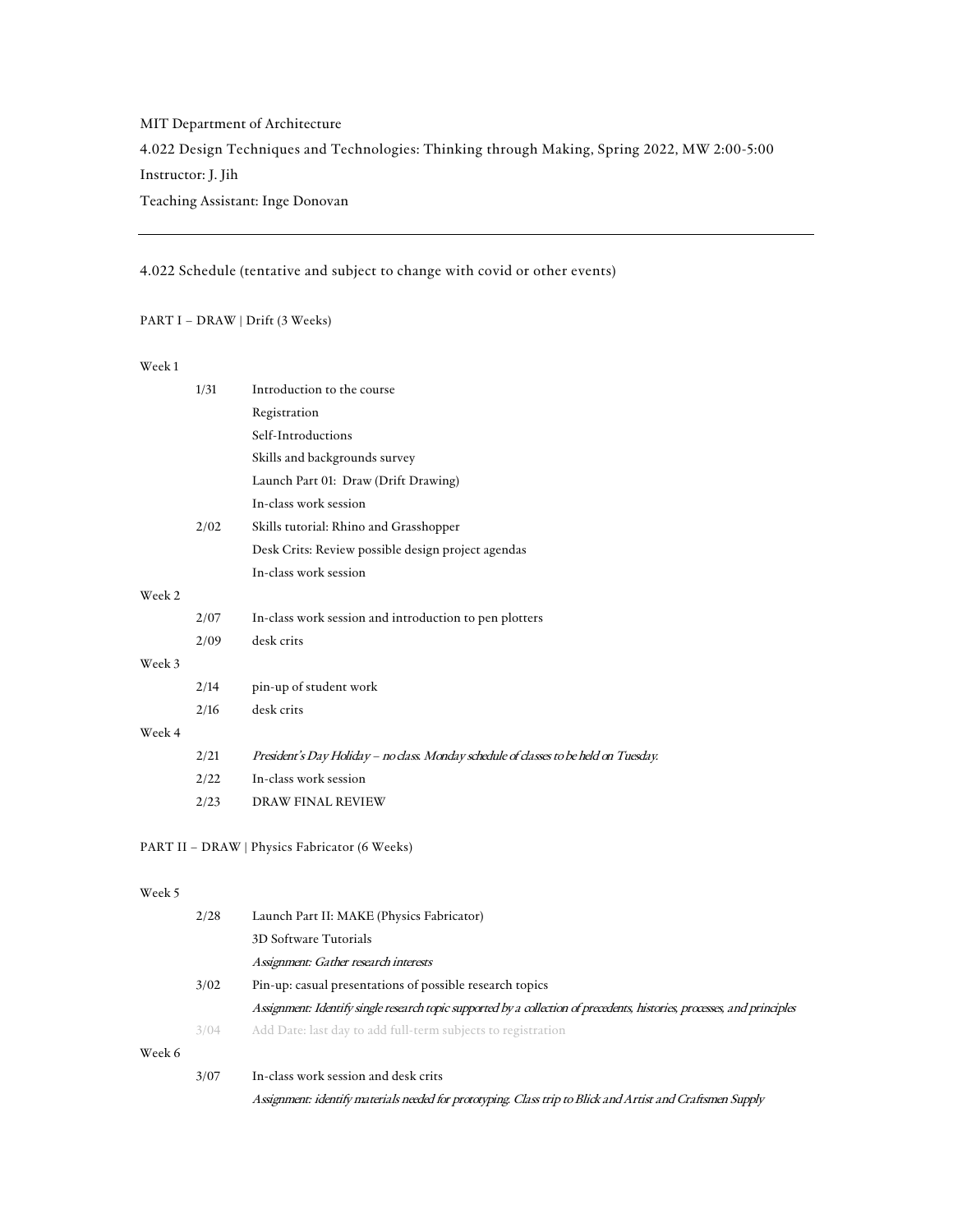# MIT Department of Architecture

4.022 Design Techniques and Technologies: Thinking through Making, Spring 2022, MW 2:00-5:00

## Instructor: J. Jih

Teaching Assistant: Inge Donovan

|         | 3/09  | Desk crits                                                        |
|---------|-------|-------------------------------------------------------------------|
|         |       | Assignment: 3 prototypes                                          |
| Week 7  |       |                                                                   |
|         | 3/14  | Pin-up                                                            |
|         | 3/16  | Desk crits                                                        |
|         |       | Assignment: 3 well developed prototypes                           |
| Week 8  |       |                                                                   |
|         | 3/21  | Spring Break                                                      |
|         | 3/23  | Spring Break                                                      |
| Week 9  |       |                                                                   |
|         | 3/28  | In-class work session                                             |
|         | 3/30  | Physics Fabricator Midreview                                      |
|         |       | Assignment: 3 prototypes                                          |
| Week 10 |       |                                                                   |
|         | 4/04  | Pin-up of student work                                            |
|         | 4/06  | In-class work session                                             |
|         |       | Assignment: 3 prototypes per student                              |
| Week 11 |       |                                                                   |
|         | 4/11  | Physics Fabricator Final Review                                   |
|         |       |                                                                   |
|         |       | Part III - BUILD   Habitat (5 Weeks)                              |
|         |       |                                                                   |
|         | 4/13  | Launch Part III: BUILD (Habitat)                                  |
|         |       | <b>Introductory Lecture</b>                                       |
|         |       | Group Assignments                                                 |
|         |       | In-Class Work Session                                             |
|         |       | Assignment: Identify habitats, species, and materials of interest |
| Week 12 |       |                                                                   |
|         | 4/18  | Pin-up: group presentations                                       |
|         | 4/20  | In-Class work session, desk crits                                 |
| Week 13 |       |                                                                   |
|         | 4/25  | In-class work session, desk crits                                 |
|         | 4/27  | In-class work session, desk crits                                 |
| Week 14 |       |                                                                   |
|         | 05/02 | Project 03 Midreview                                              |
|         | 05/04 | In-class work session, desk crits                                 |
| Week 15 |       |                                                                   |
|         |       |                                                                   |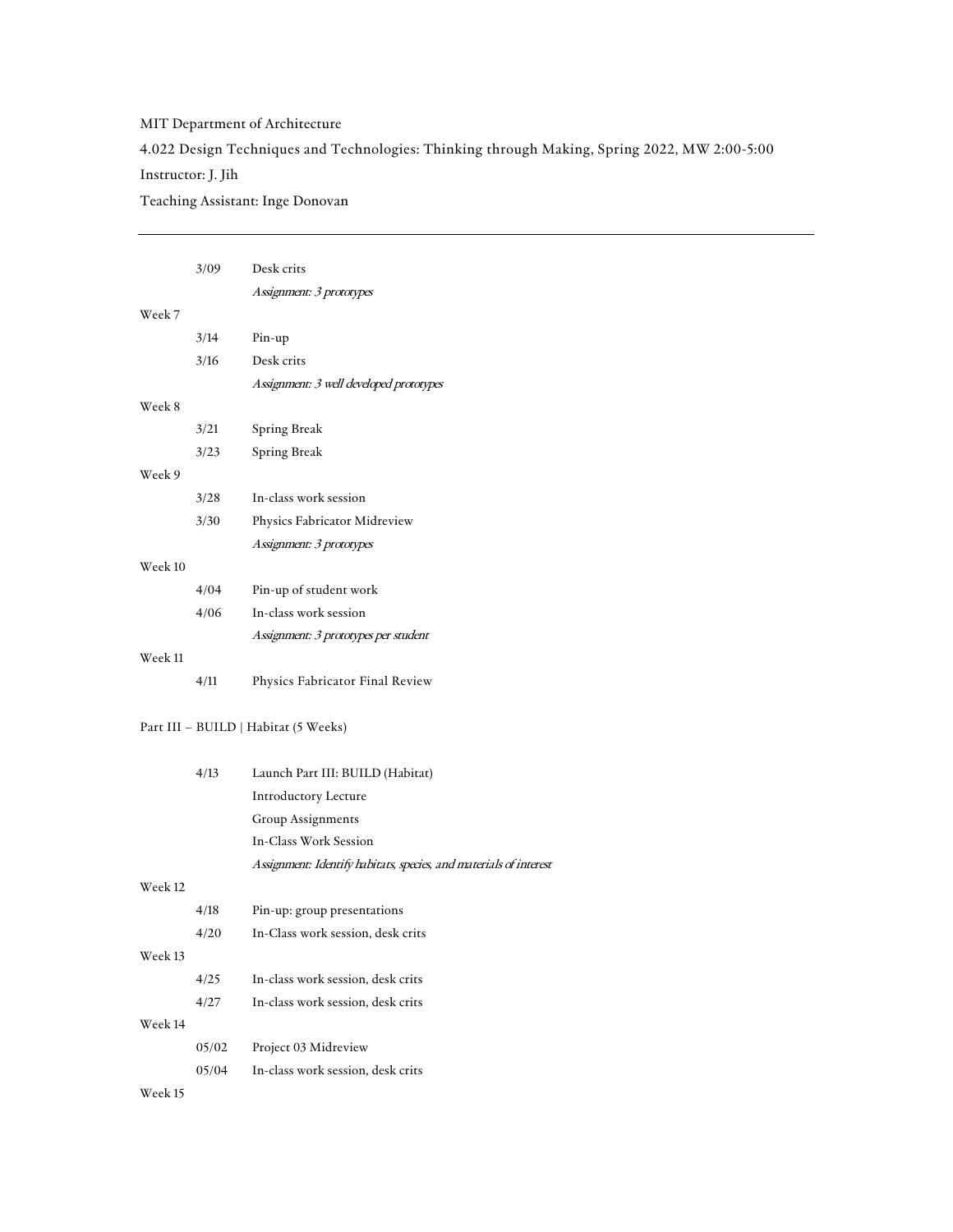### MIT Department of Architecture

4.022 Design Techniques and Technologies: Thinking through Making, Spring 2022, MW 2:00-5:00

## Instructor: J. Jih

Teaching Assistant: Inge Donovan

5/09 In-class work session, desk crits 5/10 In-class work session, desk crits LAST DAY OF CLASS

FINAL REVIEW WEEK

 $5/16 - 5/18$ 

## Learning Objectives:

The course consists of three projects exploring various topics through drawing, physical fabrication and large-scale building. Students should be able to engage with an increasing level of design research through iterative studies and move fluidly between different modes and scales of operation. Conventions of design representation and communication through drawing and modeling will be explored. Students will need to demonstrate basic application of design skills, understanding of conventions, and an ability to sustain an increasing level of research in the projects over the semester.

#### Completion Requirements:

Completion of each of the exercises, rigor in process and clarity in representation, as well as the overall progress of the semester (including attendance) will be fundamental to completing the course.

## Evaluation Criteria and Grading:

The following criteria will be used for the evaluation of student's work, both in terms of helping their progress and in final grading. (01) Thesis: How clearly is the student articulating the conceptual intentions? (02) Translation of Thesis: How well is the student using their thesis to develop a design response to given problems? (03) Representation Appropriateness: How well matched is their choice of representational means to their intentions? (04) Representation Quality: How accomplished are they with drawing, modeling, digital representation, etc? To what degree does their representations convey what they ought to? (05) Oral Presentation Skills: How clearly are they presenting their ideas orally, whether at their desk, in class discussions, or to a more formal jury? (06) Participation in Discussions: How actively and how constructively are they involved in class discussions, both formally and informally? (07) Response to Criticism: How do they effectively take advantage of criticism from instructors, classmates and outside jurors? (08) Auto-Critical Skills: To what extent are they able to critique their own work regularly and effectively? (09) Attendance – see below.